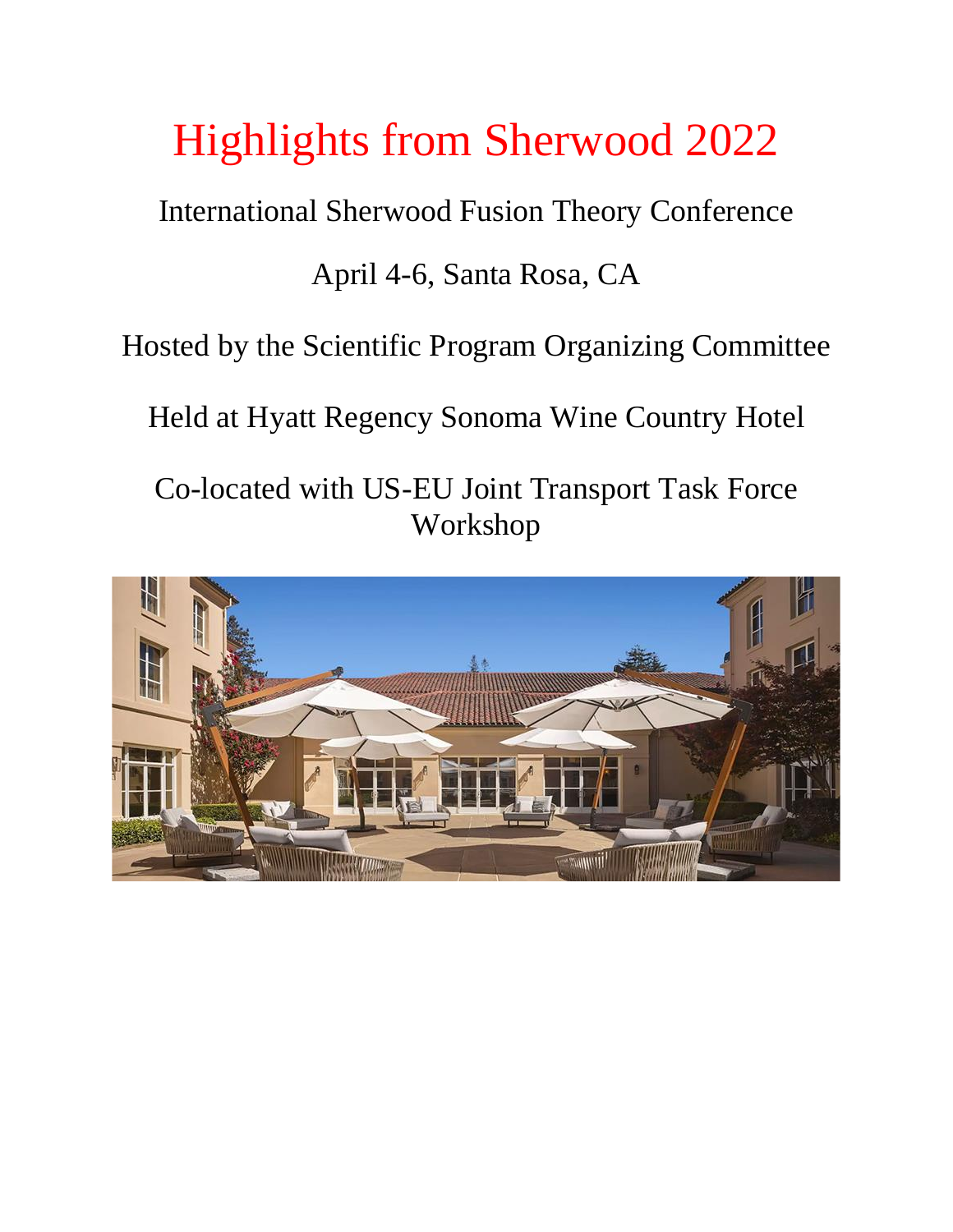After the 2020 meeting was cancelled and the 2021 meeting was held virtually due to Covid-19, Sherwood returned to its in-person format for 2022. The conference had about 110 in-person attendees, with about 30 students in attendance. The 2.5 day program featured one plenary talk and 13 invited talks. Two joint invited sessions were held with the TTF workshop. Invited talk abstracts are provided at the end of the document.



Wednesday morning, Phil Snyder gave the plenary talk with the title "Physics of the tokamak pedestal, and implications for a fusion pilot plant"

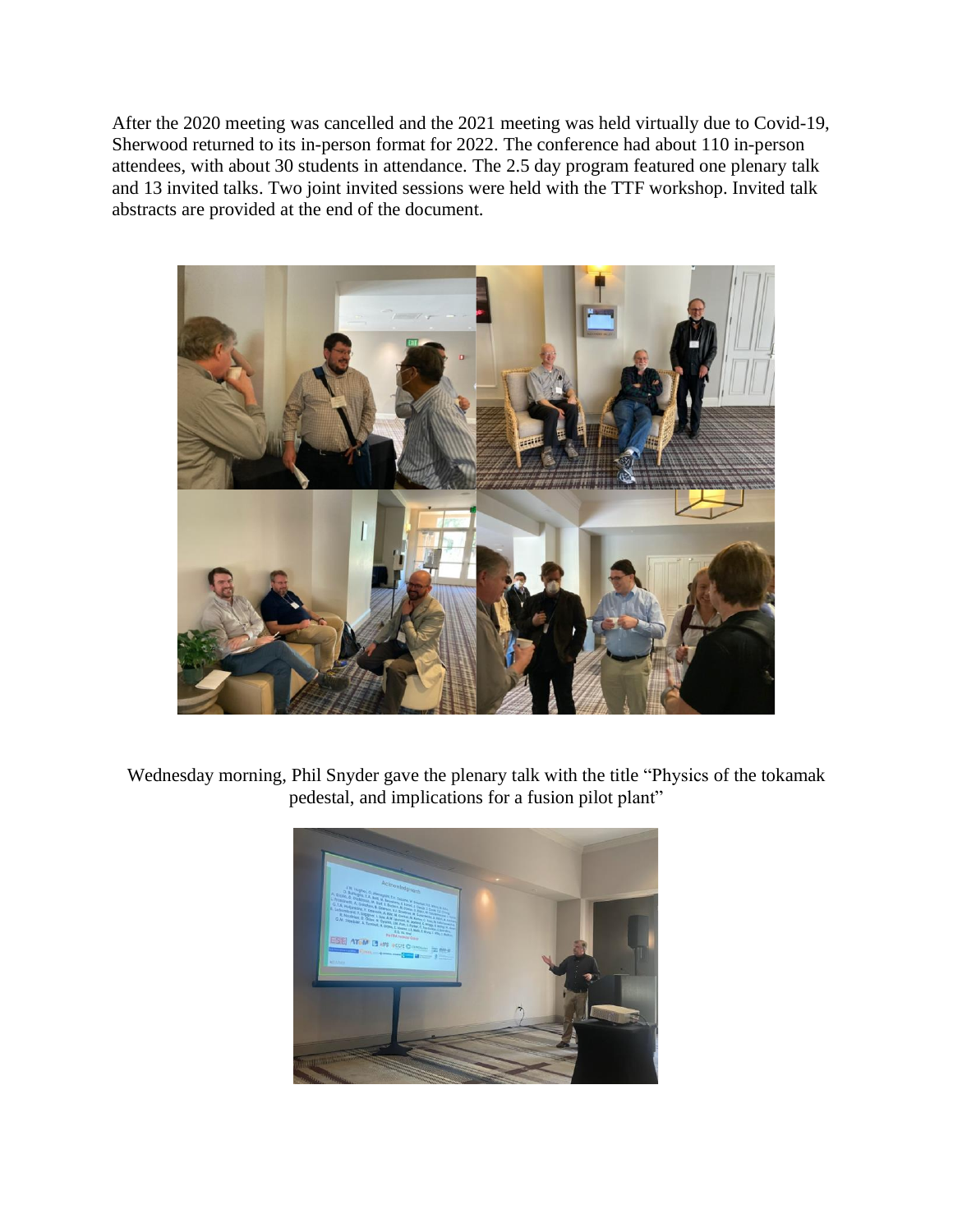

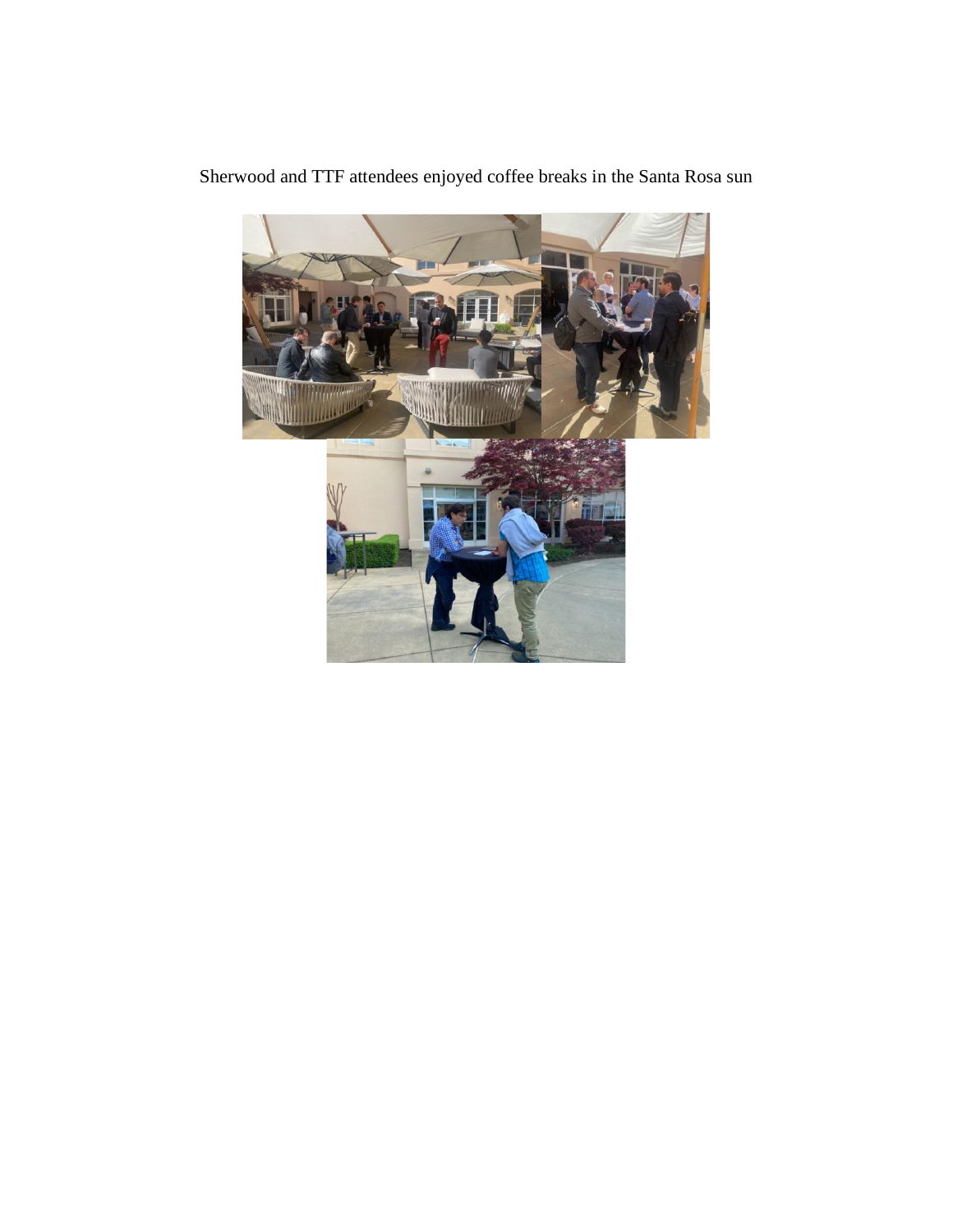#### 99 posters were presented during sessions on Monday and Tuesday afternoon, with 27 student presentations

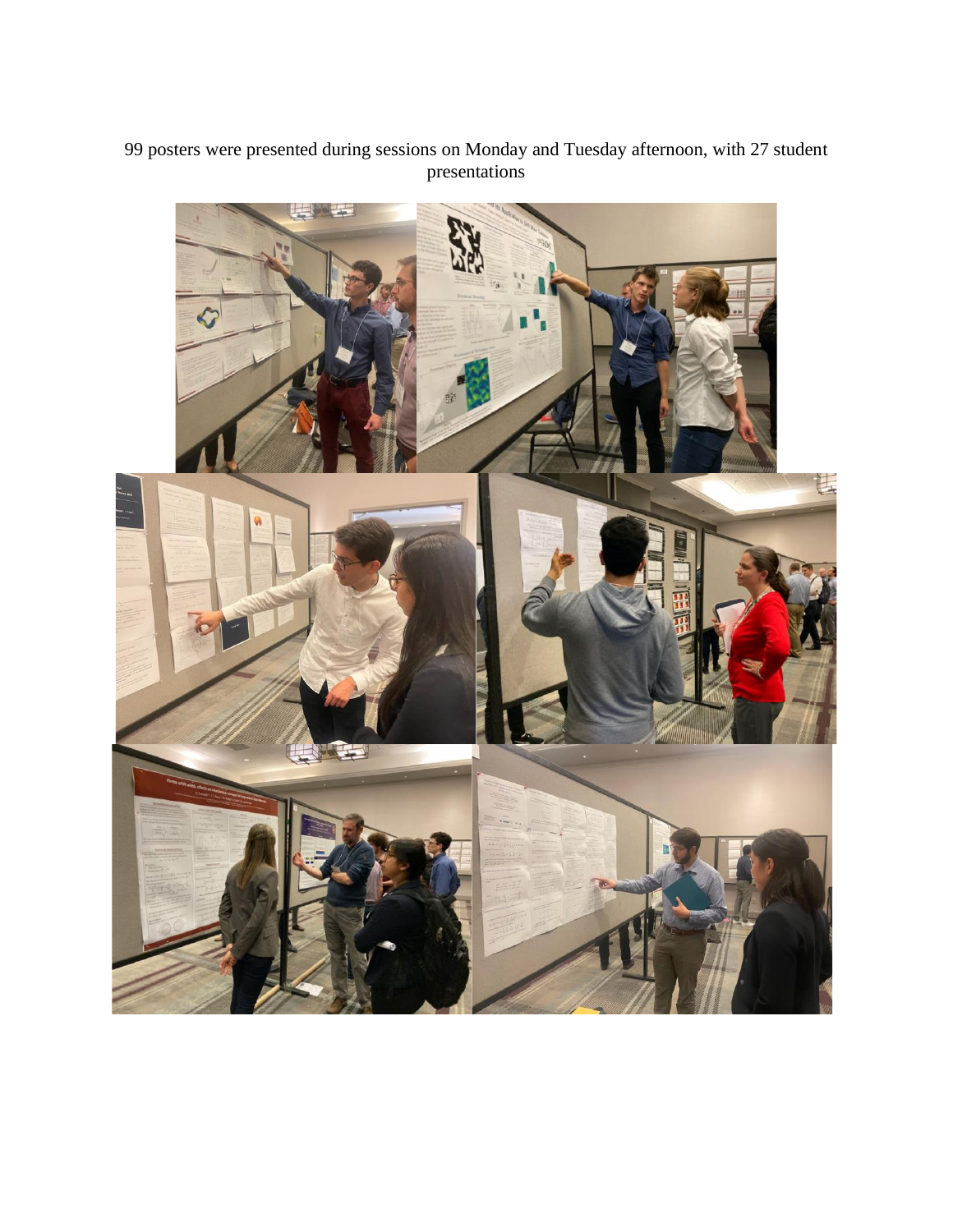Six poster awards were given to the following students:

**Alistair Arnold** (Max Planck Institute for Plasma Physics) – "Parallel expansion of a pellet plasmoid"

**Urvashi Gupta** (Univ. of Wisconsin-Madison) – "Pressure driven dynamics and global energy transport in finite-beta RFP computations"

**Patrick Kim** (IREAP) – "Prospects for Efficient Calculation of 3D Plasma Response to RMPs Using Equilibrium Principles"

**Silvia Trinczek** (Univ. of Oxford) – "Finite orbit width effects on neoclassical transport in large aspect ratio tokamaks"

**Bindesh Tripathi** (Univ. of Wisconsin-Madison) – "Transport reduction in forced shear layers due to stable modes"

**Javier Maurino** (Univ. of Oxford) – "Effect of turbulence on the neoclassical momentum fluxes and current drive"



*From left to right: Alistair Arnold, Urvashi Gupta, Patrick Kim, Silvia Trinczek, Bindesh Tripathi, Javier Maurino, Valerie Izzo (chair of Program Committee)*



*Valerie Izzo presents award to Alistair Arnold*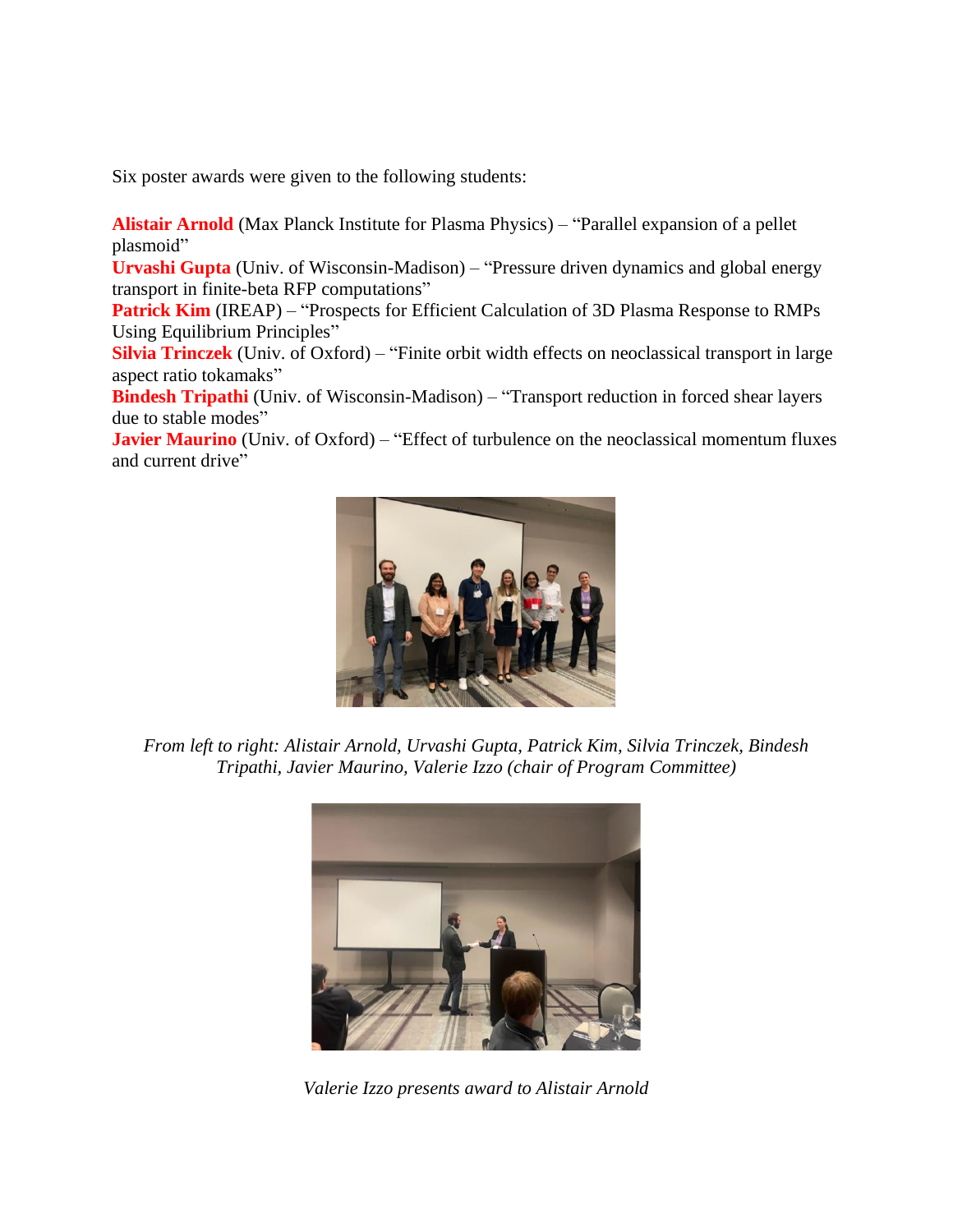## **Achieving energetic particle confinement in stellarators with precise quasisymmetry**

Matt Landreman, Stefan Buller, Antoine Cerfon, Michael Drevlak, Andrew Giuliani, Elizabeth Paul, Georg Stadler, Florian Wechsung

#### *University of Maryland*

While stellarators are free from disruptions and the Greenwald density limit, are intrinsically steady-state, and do not require recirculated power for current drive, confinement of energetic particles in stellarators has long been a significant concern. Quasisymmetry is a property of some stellarator magnetic fields that can resolve this confinement challenge. Using improved optimization procedures, here we present several new stellarator configurations [1] that possess quasisymmetry throughout a volume to significantly higher precision than demonstrated previously. As a result, losses of fusion-produced alpha particles can be reduced significantly below levels for previous stellarators, and neoclassical transport can be suppressed by orders of magnitude. In at least some cases, these levels of confinement can be achieved with as few as 16 modular coils. A new method is also presented for including the bootstrap current self-consistently in the optimizations.

[1] Landreman & Paul, Physical Review Letters 128, 035001 (2022)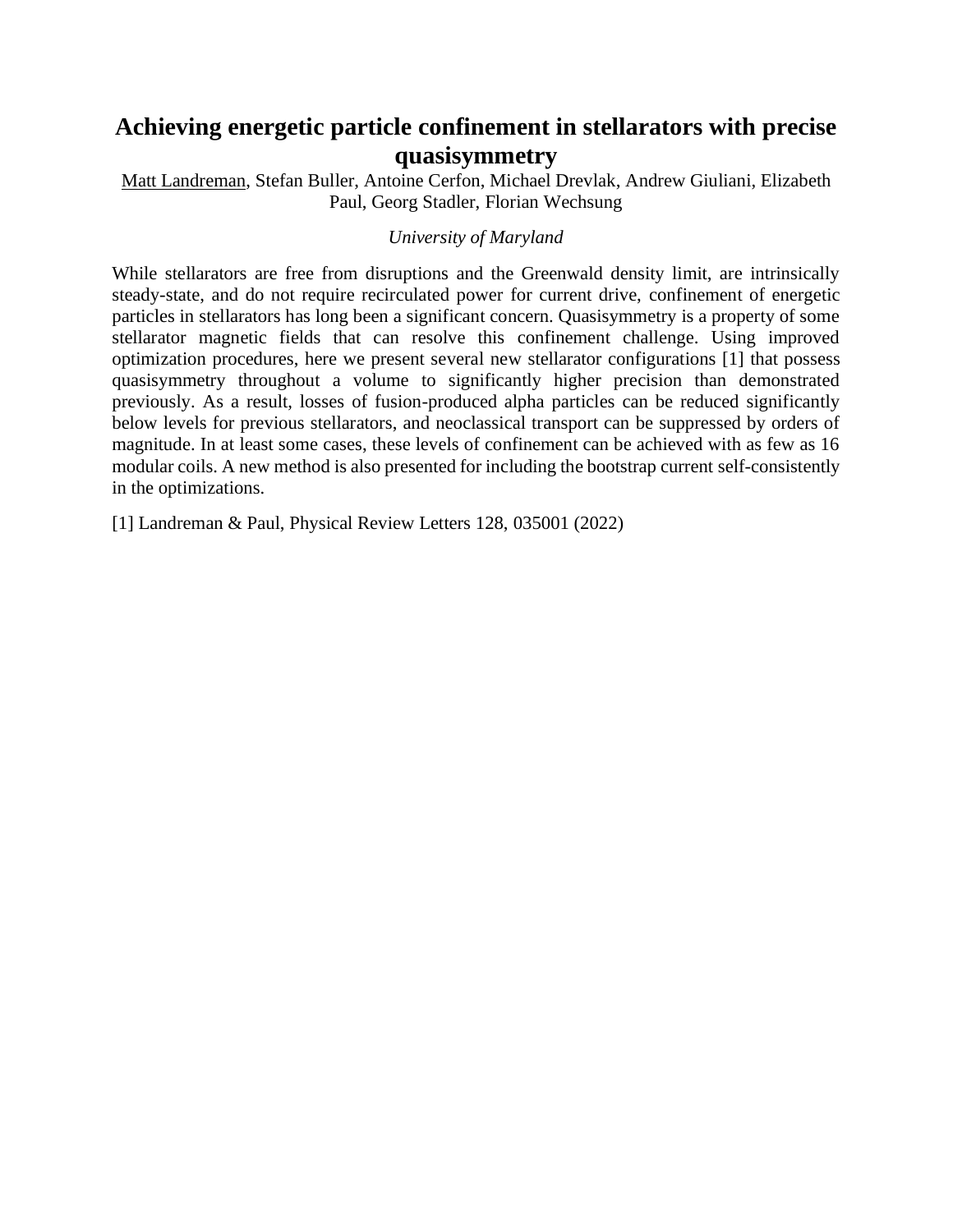## **Exploring stellarator beta-limits with nonlinear MHD modelling**

### Adelle Wright, Nate Ferraro

#### *Princeton Plasma Physics Laboratory*

We present the first results from a parametric exploration of beta-limits in a 10-field period heliotron, showcasing the M3D-C1 code's new capability to perform extended-MHD simulations in stellarator geometry. We examine the effect of heating power and transport on MHD dynamics and nonlinear stability, observing low-n core mode activity that is broadly consistent with experimental observations on the Large Helical Device (LHD). This paves the way for quantitative validation with LHD experiments.

We capture the self-consistent evolution of both the magnetic field and pressure gradients using sources and anisotropic thermal transport. Importantly, we impose no assumptions or constraints on the magnetic field topology (such as the existence of magnetic surfaces) or the plasma shape.

Understanding nonlinear MHD stability is important for fusion. Clarifying the role of 3D effects is critical for determining when macroscopic instabilities are benign or have the potential to become disruptive. Like tokamaks, stellarators can be susceptible to (sometimes disruptive) pressure and current-driven instabilities; soft linear stability limits, corresponding to benign core-MHD activity, and disruptions, have both been observed experimentally.

The extended-MHD, initial value-code, M3D-C1, was recently extended to accommodate stellarator geometry, providing a unique capability to explore nonlinear MHD and the effect of 3D transport in stellarators.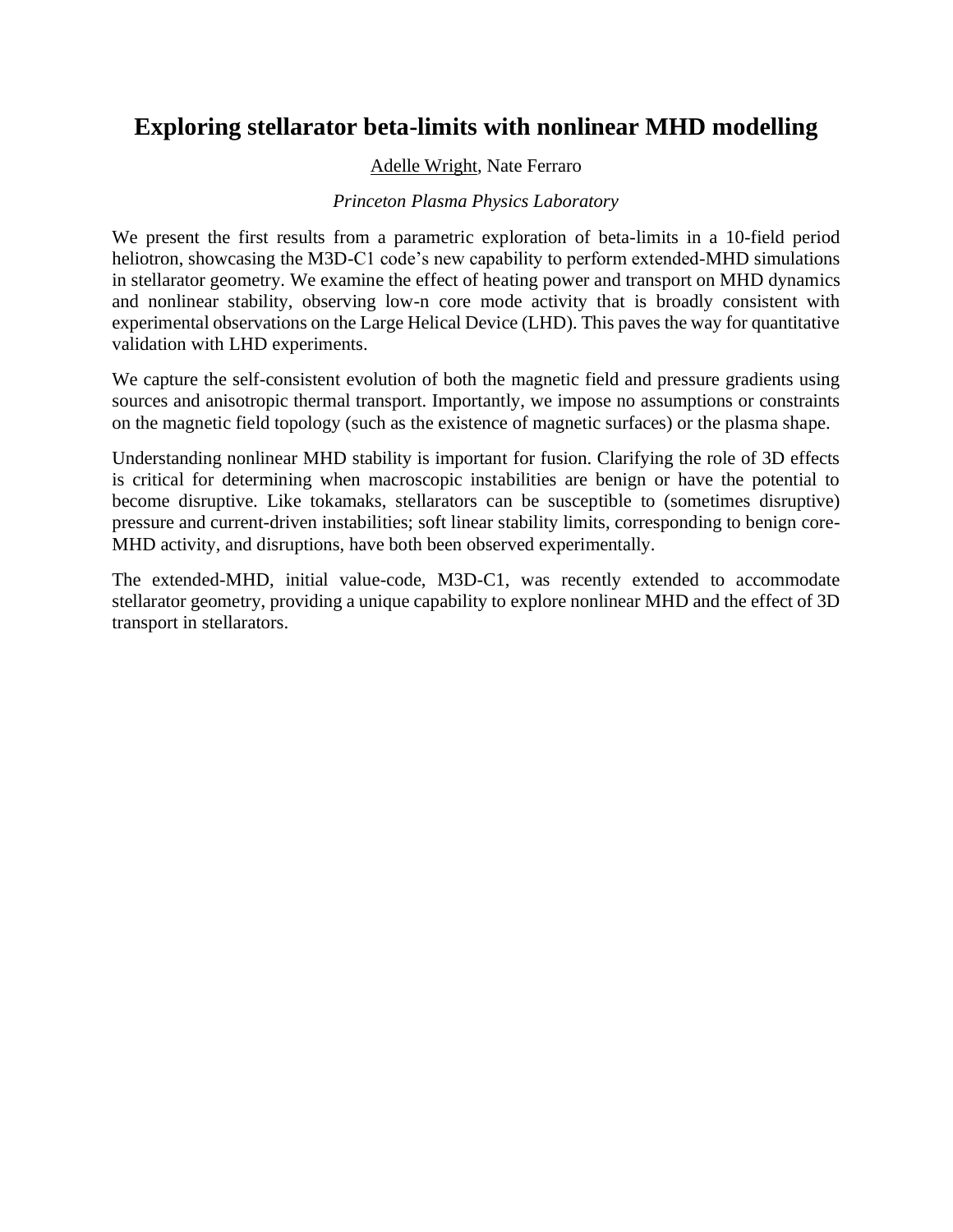## **Exploration of Quantum Computing for Fusion Energy Science Applications\***

Ilon Joseph, Alessandro R. Castelli, Vasily I. Geyko, Frank R. Graziani, Stephen B. Libby, Jeffrey B. Parker, Max D. Porter, Yaniv J. Rosen, Yuan Shi, Jonathan L. DuBois

#### *Lawrence Livermore National Lab*

Quantum computing promises to deliver large gains in computational power that can potentially have a beneficial impact on a number of Fusion Energy Science (FES) application areas that rely on either intrinsically classical or intrinsically quantum calculations. This work presents an overview of our recent efforts to develop and extend quantum algorithms to perform FESrelevant calculations and perform concrete examples of quantum computations on present day quantum computing hardware platforms. We have developed quantum algorithms that can: (1) exactly simulate the Liouville equation [1], even for nonlinear non-Hamiltonian, e.g. dissipative, classical dynamics; (2) perform efficient eigenvalue estimation for generalized eigenvalue problems common in plasma physics and MHD theory [2]; (3) efficiently implement nonlinear wave-wave interactions [3]; and (4) efficiently explore chaotic quantum and classical dynamics [4].

Simplified versions of these quantum algorithms have been implemented on state-of-the art cloud-based superconducting architectures such as the IBM-Quantum Experience and Rigetti Quantum Cloud Services platforms in order to test the fidelity of emerging quantum hardware capabilities. We have also implemented some of these algorithms on the LLNL Quantum Design and Integration Testbed (QuDIT), which has novel capabilities such as the ability to work with more than two energy levels per transmon and the ability to synthesize arbitrary unitary gates (for small qubit numbers) using optimized control pulses. These hardware platforms have been used to simulate a nonlinear three-wave interaction problem [3] and a three-level Grover's search algorithm. We have also explored the ability of the IBM-Q platform to simulate chaotic dynamics through the quantum sawtooth map [4], as well as a number of the building blocks of the quantum variational eigensolver algorithm. The fidelity of the experimental results matches noise models that include decay and dephasing processes and highlights key differences between state-of-the art approaches to quantum computing hardware platforms.

\*LLNL-ABS-833451 was prepared by LLNL for U.S. DOE under Contract DE-AC52- 07NA27344 and was supported by the U.S. DOE Office of Fusion Energy Sciences "Quantum Leap for Fusion Energy Sciences" project (SCW1680) and by LLNL Laboratory Directed Research and Development project 19-FS-072.

## **References**

[1] I. Joseph, "Koopman-von Neumann approach to quantum simulation of nonlinear classical dynamics," arXiv:2003.09980, Phys. Rev. Research **2**, 043102 (2020) [2] J. B. Parker, I. Joseph. "Quantum phase estimation for a class of generalized eigenvalue problems," arXiv:2002.08497, Phys. Rev. A **102**, 022422 (2020), [3] Y. Shi, A. R. Castelli, X. Wu, I. Joseph, V. Geyko, F. R. Graziani, S. B. Libby, J. B. Parker, Y. J. Rosen, L. A. Martinez, and J. L. DuBois, "Quantum computation of three-wave interactions with engineered cubic couplings," arXiv:2004.06885, Phys. Rev. A **103**, 062608 (2021).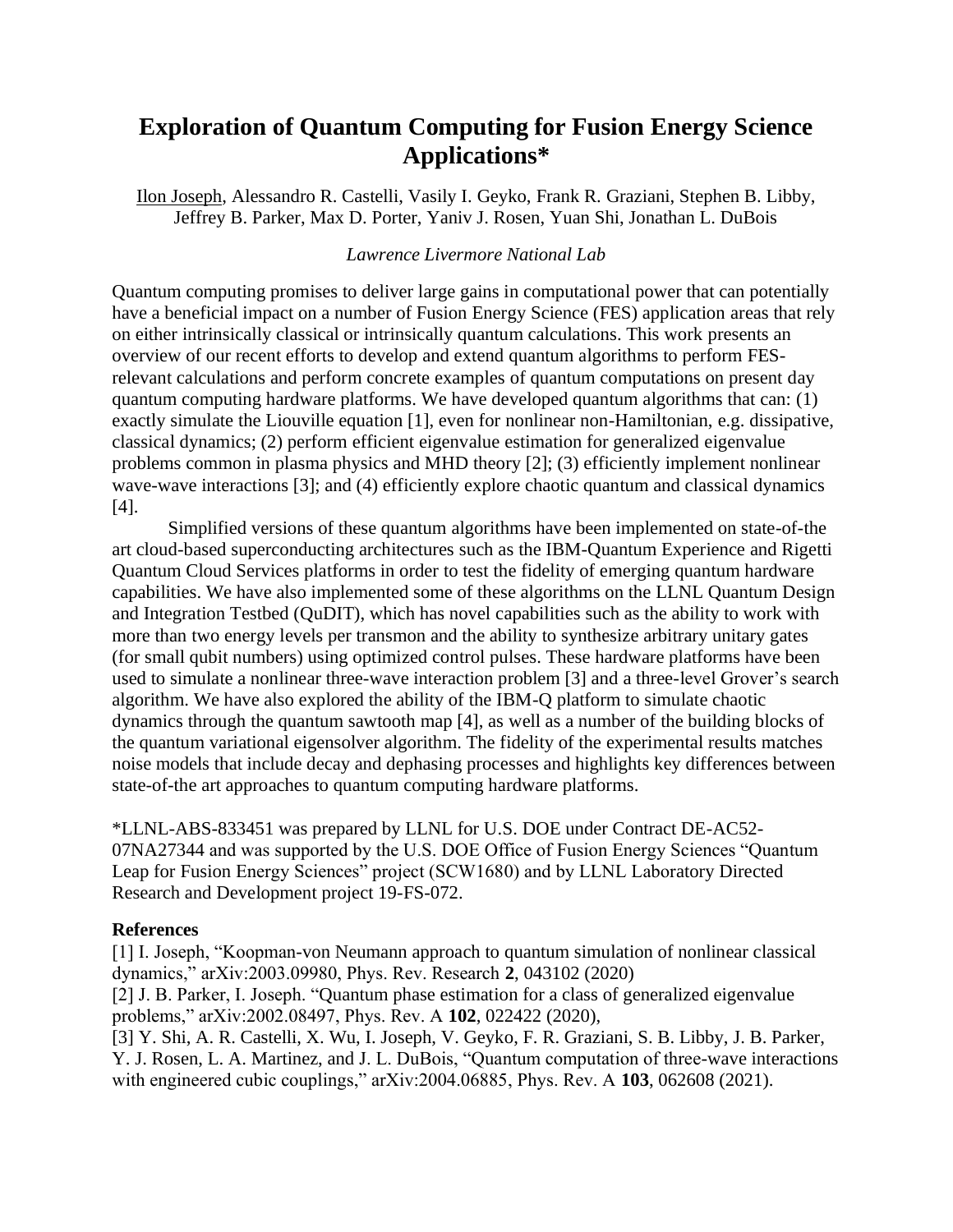[4] M. D. Porter, I. Joseph, "Observability of fidelity decay at the the Lyapunov rate in few-qubit quantum simulations," arXiv:2110.07767, submitted to Quantum (2021).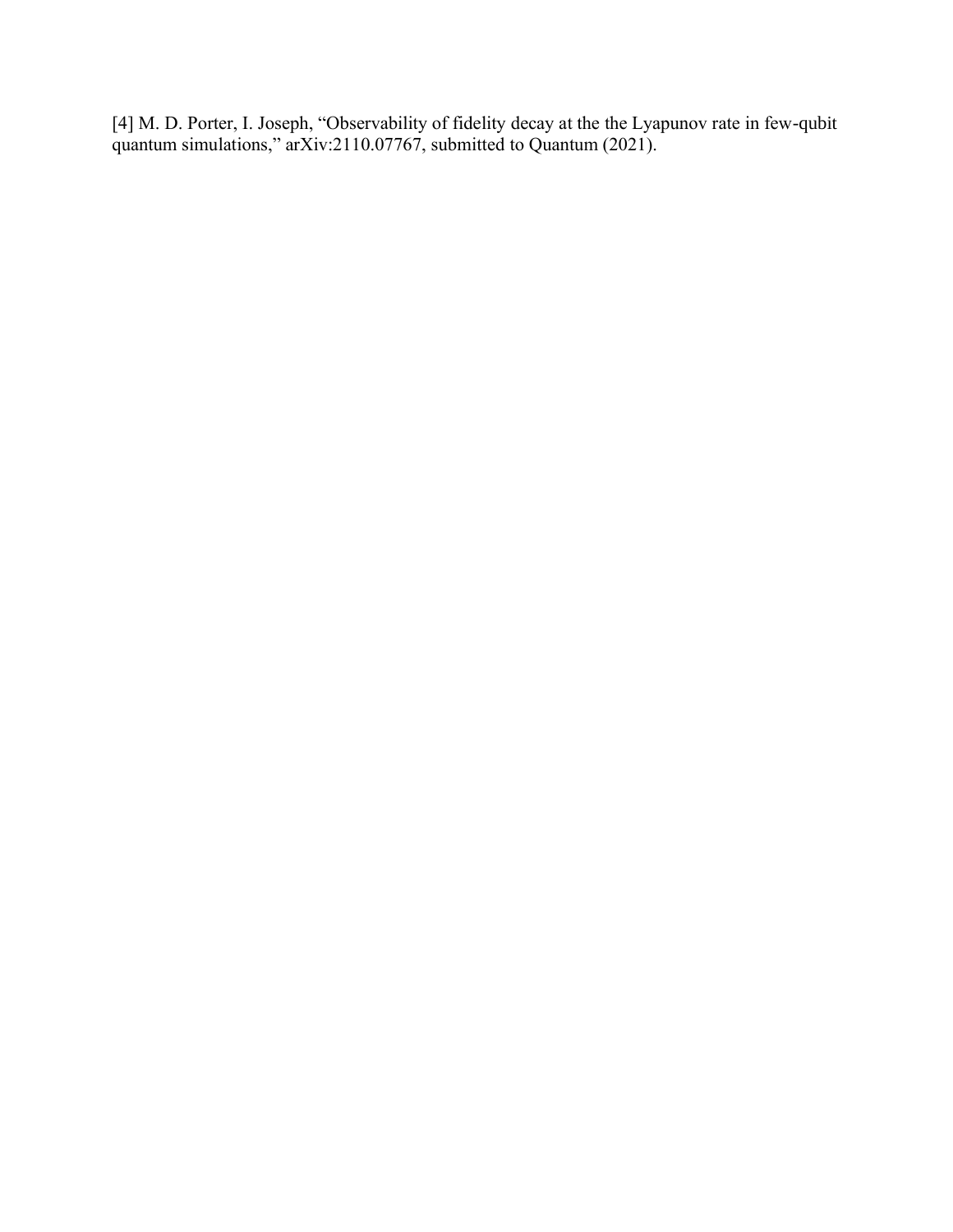## **A conservative multi-scale hybrid scheme with full-orbit ions and fluid-electrons**

#### Adam Stanier, L. Chacon

#### *Los Alamos National Laboratory*

Hybrid kinetic-fluid models have long been used to model magnetized plasma experiments. Fullorbit versions can be complementary to the gyrokinetic (GK) model, due to their extended validity in regimes where GK ordering parameters may not be small. This can include strong gradient regions such as the tokamak pedestal, or fast occurring phenomena such as reconnection in a sawtooth crash or a tokamak disruption.

We will describe a novel implicit, electromagnetic particle-based scheme for this model [1]. It uniquely conserves mass and energy for general curvilinear meshes [2], as well as momentum for a subset of adaptive (packed) tensor-product meshes. The use of implicit time-stepping, along with exact conservation, lends favorable stability properties to the scheme. The basic algorithm is extended to treat multi-scale problems by using adaptive sub-stepping and orbit averaging of the full-orbit ions, to integrate their orbits accurately and reduce noise. Physics-based preconditioning, using a low-order fluid model to accelerate the high-order kinetic scheme, yields a significant performance gain when taking large timesteps. We will demonstrate the utility of the scheme for several numerical examples, including an m=1 kink mode in helical geometry.

Finally, we will comment on the mitigation of a previously unidentified cancellation issue [3] that arises from the hybrid discretization (with ions treated as particles and electrons on a mesh), and is common to all hybrid-kinetic schemes of this type.

- [1] Stanier, A., Chacón, L., & Chen, G. (2019). J. Comp. Phys., 376, 597-616.
- [2] Stanier, A., & Chacon, L. (2021). arXiv preprint arXiv:2110.03886.
- [3] Stanier, A., Chacon, L., & Le, A. (2020). J. Comp. Phys., 420, 109705.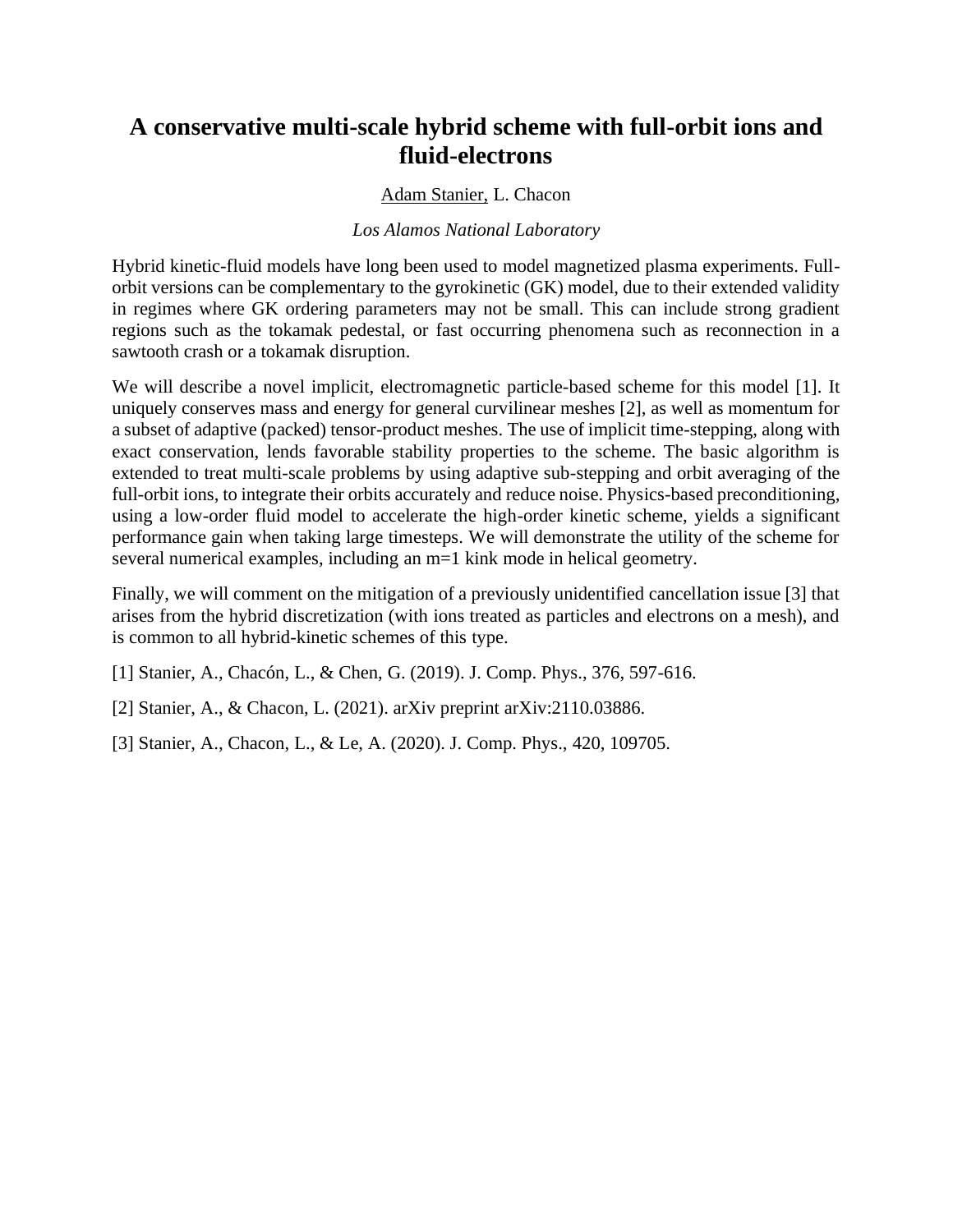## **A time-split approach to atomic and multiple species physics within the semi-implicit leapfrog method and development for nextgeneration hardware**

Jacob R King, Sina Taheri, Eric Howell, Brian Cornille

#### *Tech-X Corp*

Incorporation of atomic physics associated with multiple species is required to study nextgeneration fusion device topics such as integration of MHD modeling of resonant magnetic perturbations or edge-harmonic oscillations with advanced edge solutions. The semi-implicit leapfrog time-discretization is a workhorse for initial-value MHD codes such as NIMROD and M3D-C1. By exploiting the functional structure of the MHD equations, the advances each field can be staggered or solved sequentially resulting in a smaller algebraic system during each separated field advance relative to the full system size. The inclusion of nonlinear atomic interactions breaks the functional structure of the MHD equations that is exploited by the leapfrog. We present an operator-splitting formulation of the atomic interactions using a Strang-splitting technique to naturally break equations into constituent ODE and PDE parts and preserve the structure exploited by the semi-implicit leapfrog. By testing on a battery of cases, we show that a second-order-in-time Douglas-Rachford inspired coupling between the ODE and PDE advances is effective in reducing the time-discretization error to be comparable to that of Crank-Nicholson with Newton iteration of the nonlinear terms. Since all of the nonlinear atomic interaction is handled by a local ODE solver using an Adams-Bashforth method, no nonlinear iteration is required and each spatial point can be treated independently and in parallel. This parallelism is advantageous for exploiting GPUs. We use OpenACC with a modern Fortran implementation using a continuous-integration development cycle to port NIMROD algorithms to the GPU architecture. The performance of the ported finite-element and matrix preconditioning kernels is reported. Finally, we show that for systems with multiple charged species the momentum equations can be transformed into a form with the charge-density-weighted terms from the center of mass equation and ODE coupling terms.

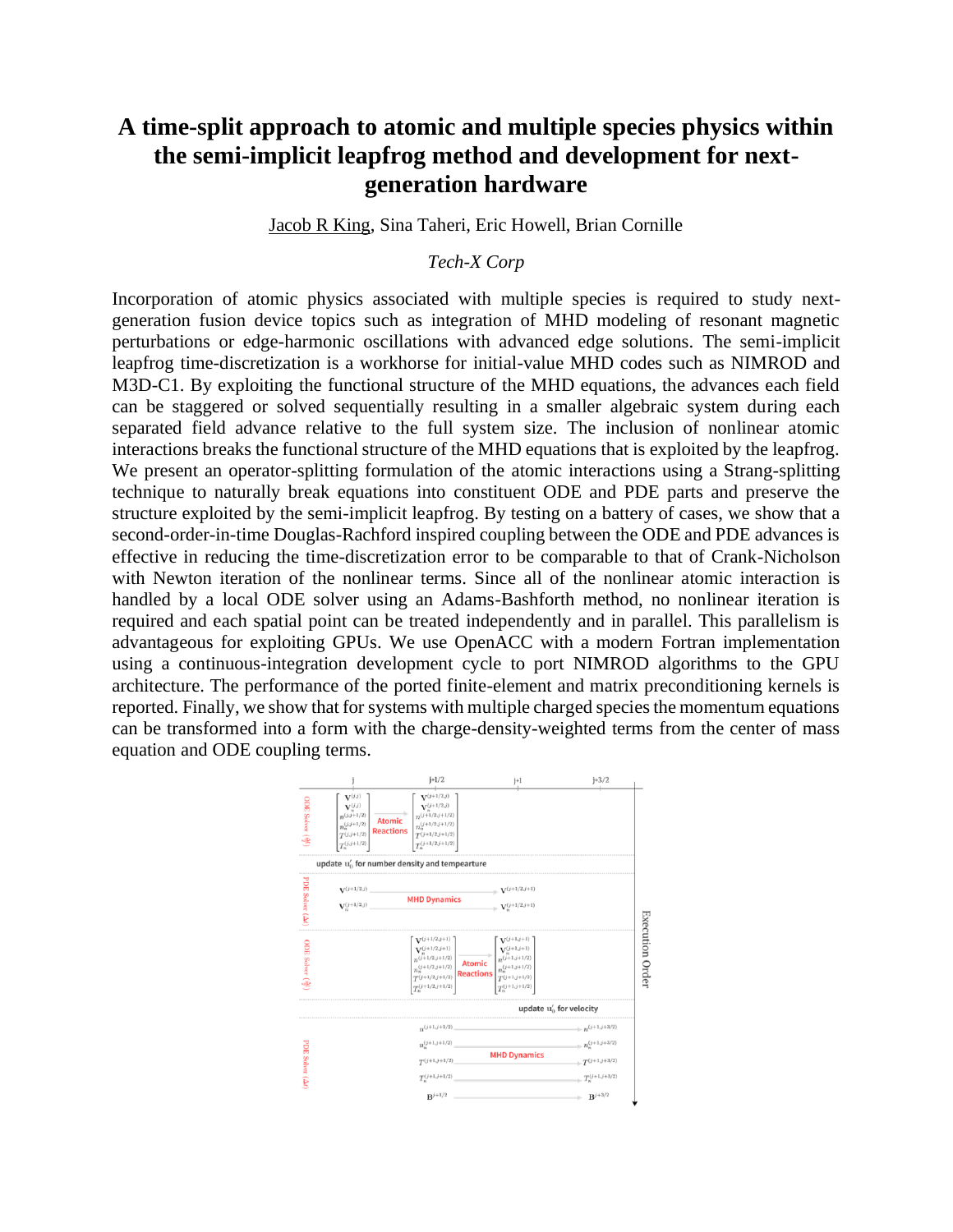## **Bohm criterion of plasma sheaths away from asymptotic limits**

Li Yuzhi, B.Srinivasan, Y.Zhang, X.Z.Tang

#### *Virginia Tech*

Sheath theory has a central place in plasma physics as its original formulation coincided with the recognition of plasma physics as a sub-field in physics and it applies to any plasma bounded by a material boundary. One of the most celebrated findings in sheath theory is the so-called Bohm criterion that predicts a threshold, the so-called Bohm speed, which would provide a lower bound for the plasma exit flow speed at the sheath entrance. The Bohm speed regulates the plasma particle and power exhaust fluxes to the wall, and it is commonly deployed as a boundary condition to exclude the sheath region in quasi-neutral plasma modeling. Traditionally, evaluation of Bohm speed from the Bohm criterion invokes drastic simplification of plasma transport that ignores the transport physics in the plasma-sheath transition problem. These and even more sophisticated kinetic Bohm criterion analysis are all performed in the asymptotic limit of vanishing Debye length, and hence their applicability becomes suspect in a realistic plasma. Here, we drive an expression for the Bohm speed from a set of anisotropic plasma transport equations. The thermal force, temperature isotropization and heat flux enter into the evaluation of the Bohm speed. Away from the asymptotic limit, it is shown from the simulation results that there exists a plasma-sheath transition region, where the quasi neutrality is weakly perturbed, rather than a single sheath entrance in the asymptotic limit, so a Bohm speed is predicted for the entire transition region. By comparison with kinetic simulation results, the Bohm speed model in our work is shown to be accurate in the sheath transition region over a broad range of collisionality. This, to our knowledge, is the first time that a predictive formula for Bohm speed has been shown to be quantitatively accurate in the intermediate plasma regime, which is away from the known limiting cases and the asymptotic limit.

Ref: Y. Li et al PRL 128, 085002 (2022)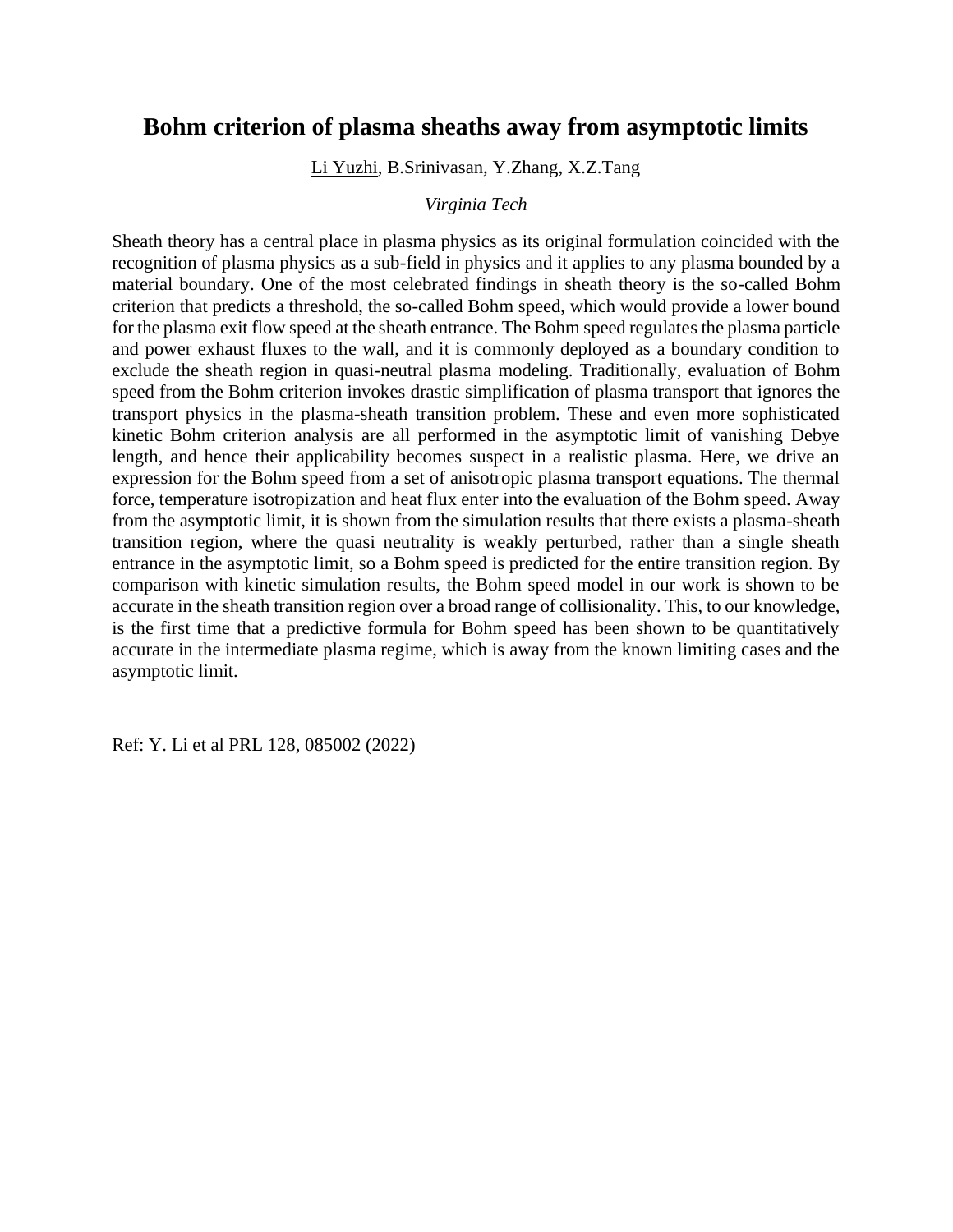## **Tokamak Disruption Event Characterization and Forecasting Research and Expansion to Real-Time Application**

 $S.A.$  Sabbagh<sup>1</sup>, J.W. Berkery<sup>1</sup>, Y.S. Park<sup>1</sup>, J.M. Bialek<sup>1</sup>, J. Butt<sup>1</sup>, Y. Jiang<sup>1</sup>, V. Klevarova<sup>1</sup>, J.D. Riquezes<sup>1</sup>, M. Tobin<sup>1</sup>, J.G. Bak<sup>2</sup>, M.D. Boyer<sup>3</sup>, K. Erickson<sup>3</sup>, A.H. Glasser<sup>4</sup>, C. Ham<sup>5</sup>, J. Hollocombe<sup>5</sup>, J. Kim<sup>2</sup>, A. Kirk<sup>5</sup>, J. Ko<sup>2</sup>, W.H. Ko<sup>2</sup>, L. Kogan<sup>5</sup>, J.H. Lee<sup>2</sup>, J.W. Lee<sup>2</sup>, A. Piccione<sup>6</sup>, M. Podesta<sup>3</sup>, D. Ryan<sup>5</sup>, A. Thornton<sup>5</sup>, Y. Andreopoulos<sup>6</sup>, S.W. Yoon<sup>2</sup>, Z.R. Wang<sup>3</sup>

*Dept. of Applied Physics and Applied Mathematics, Columbia U., New York, NY, USA Korea Institute for Fusion Energy, Daejeon, Republic of Korea Princeton Plasma Physics Laboratory, Princeton, NJ, USA Fusion Theory and Computation, Inc., Kingston, WA, USA Culham Centre for Fusion Energy, UKAEA, Abingdon, UK University College London, London, UK*

Disruption prediction and avoidance is critical for ITER and reactor-scale tokamaks to maintain steady plasma operation and to avoid damage to device components. Physics-based disruption event characterization and forecasting (DECAF) research determines the relation of events leading to disruption, and forecasts event onset. The analysis has access to data from multiple tokamaks to best understand, validate, and extrapolate models. Recent code improvements allow fully automated analysis spanning an entire device run campaign or even the entire device database. Significant new hardware and software for real-time data acquisition and DECAF analysis are being installed on the KSTAR superconducting tokamak. Real-time magnetics, electron temperature, *Te*, profiles from electron cyclotron emission (ECE), 2D *T<sup>e</sup>* fluctuation data from ECE imaging, and velocity and  $T_i$  profiles show excellent agreement with offline data/analysis. An MHD mode locking forecaster has been developed for off-line and real-time use using a torque balance model of the rotating mode. Early warning forecasts on transport timescales potentially allow active profile control to avoid the mode lock. Mode stability alteration by ECCD is examined and recent experiments have shown the ability to avoid mode lock-induced disruption by applying rotating 3D fields. Innovative counterfactual machine learning is used to examine hypothetical RWM stabilization scenarios with rotating MHD. An ELM identification event module includes the ability to distinguish localized and global MHD events. Fully non-inductive current scenarios in KSTAR are examined by "predict-first" analysis of already highly ( $\sim$ 75%) non-inductive plasmas. Resistive stability analysis including  $\Delta$ ' computed by DCON is evaluated with comparison to experiment examining sensitivity to localized variations of kinetic equilibrium reconstructions of the *q* profile using MSE magnetic pitch angle data.

Supported by US DOE Grants DE-SC0016614 and DE-SC0018623.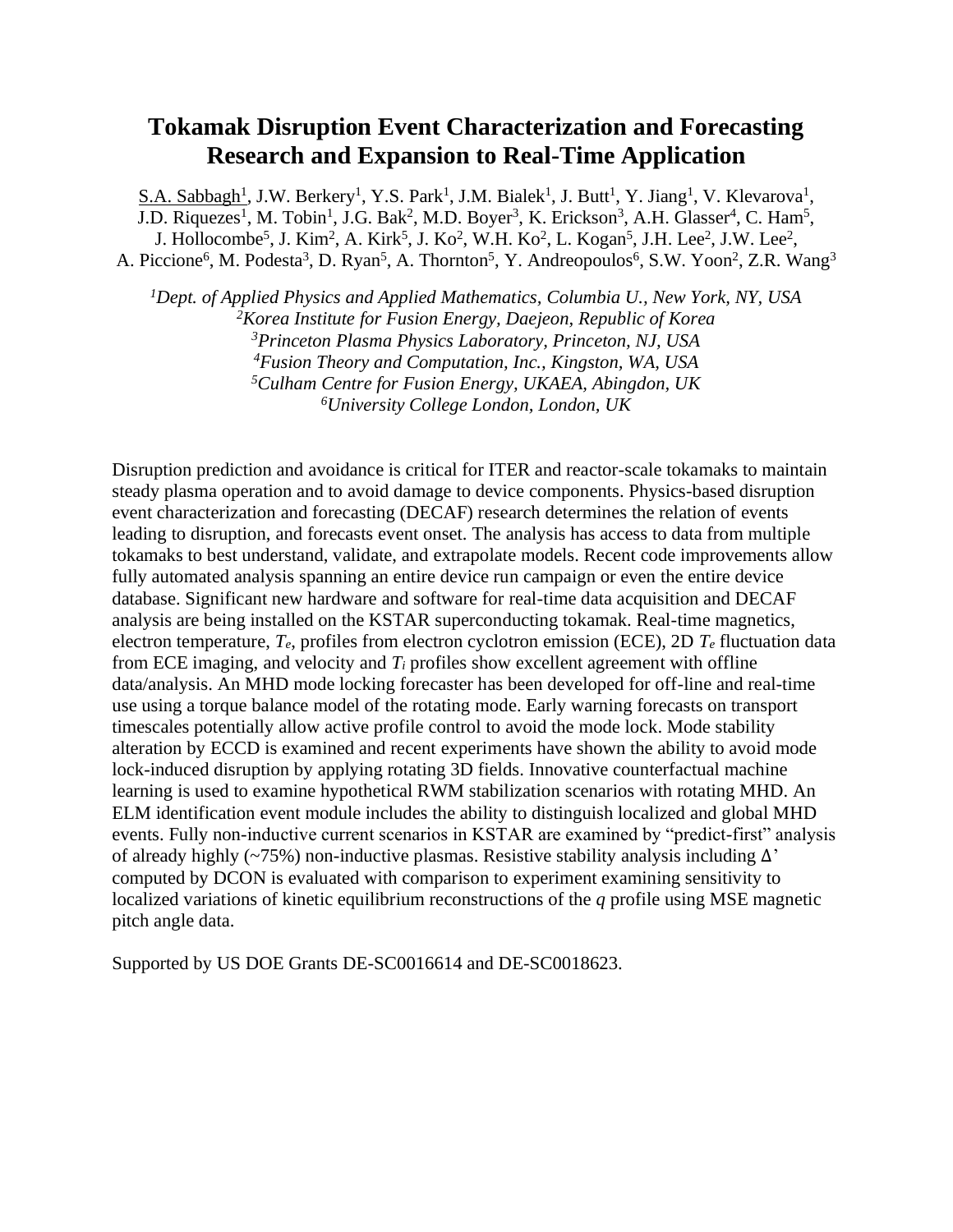## **Cooling flow regime of a plasma thermal quench**

Yanzeng Zhang, Jun Li, Xianzhu Tang

#### *Los Alamos National Laboratory*

ITER's standard approach of mitigating the thermal load of an incoming thermal quench in the event of a major disruption is to inject neon pellets and force a core thermal collapse through radiation. This is conceptually similar to structure formation in clusters of galaxies in which local accumulation of gas produces a radiative cooling spot for the surrounding intra-cluster hot gas. An even more striking similarity is that both plasmas are nearly collisionless, so the plasma cooling due to the presence of a radiative cooling spot is in an exotic regime in which one would normally assume that electron thermal conduction, even with free-streaming flux limiting, is the dominant mechanism for the thermal quench. In the aforementioned astrophysics problem, one instead observes a robust cooling flow into the radiative cooling spot. Ways to inhibit thermal conduction, for example, by tangled magnetic field lines in the transverse direction, have been an active area of research for the astrophysics community. Here we use first-principles kinetic simulation and analytical theory to show that for a nearly collisionless plasma, its thermal collapse due to the interaction with a radiative cooling spot is not conduction-dominated, but instead relies on convective energy transport for cooling. As the result, there is a robust cooling flow towards the radiative cooling spot. The fundamental physics is the constraint of ambipolar transport, which in the case of a nearly collisionless plasma, enforces a particularly simple and robust form of electron energy transport that favors convection over conduction. The thermal collapse now takes the form of four propagating fronts that originate from the radiative cooling spot, along the magnetic field in the case of a tokamak. The slowest one, which is responsible for deep cooling, is a shock front. Similar physics can occur for an unmitigated thermal quench where 3D field lines connect the core plasma directly to the first wall.



Cooling history of core parallel electron temperature, where the propagating fronts turn the core TQ into four different phases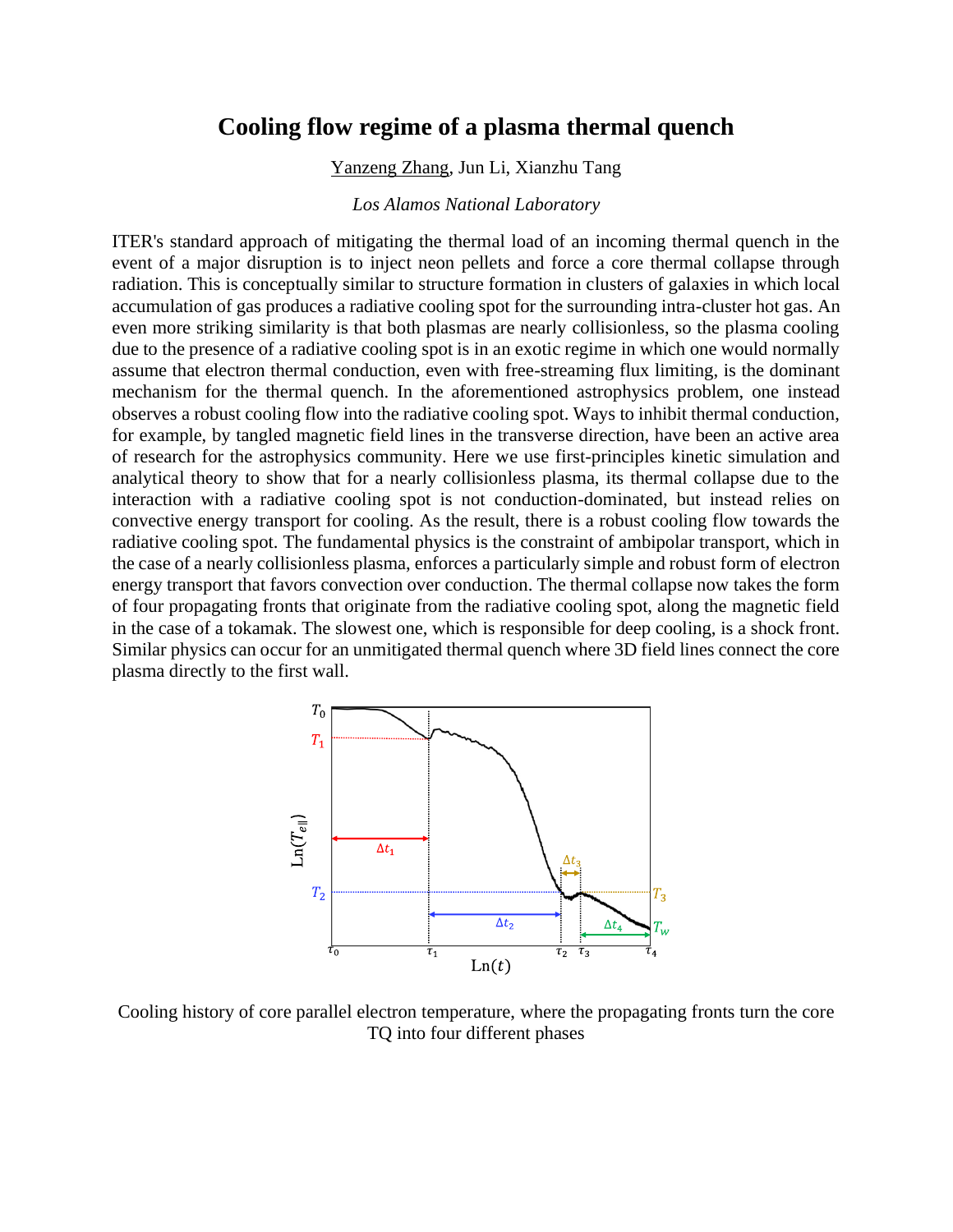## **Electromagnetic total-f simulation of diverted edge plasma in the gyrokinetic particle-in-cell code XGC**

Robert Hager, S. Ku, A. Y. Sharma, C. S. Chang, M. Churchill, the XGC Team

#### *Princeton Plasma Physics Laboratory*

A total-f electromagnetic gyrokinetic algorithm has been implemented in the particle-in-cell code XGC, which, for the first time, can simulate electromagnetic turbulence in tokamak boundary plasma in realistic divertor geometry together with neutral particle recycling and neoclassical physics. The generalization of XGC's total-f method to the electromagnetic regime is based on the reduced delta-f mixed-variable/pullback algorithm [1,2] implemented in XGC and verified by M. Cole et al.[3] The new electromagnetic XGC now combines the traditional strengths of its total-f algorithm such as realistic tokamak geometry from the magnetic axis to the material wall, combined neoclassical and turbulence physics, neutral particle recycling, a nonlinear Fokker-Planck collision operator, and efficient, GPU-accelerated parallelization, with the numerical stability of the mixed-variable/pullback formulation that mitigates the "cancellation problem" and allows for relatively large time steps. We will present an overview of the electromagnetic total-f algorithm with all its major building blocks. A pair of simulations in a DIII-D-like H-mode boundary plasma comparing the electrostatic and electromagnetic total-f method will be discussed. These results show that electromagnetic simulation is necessary for a higher fidelity understanding of particle and heat transport even at the low values of beta at the pedestal foot around the separatrix. We will also present results from electromagnetic simulations of the divertor heat-load in a present-day tokamak and ITER (fusion power operation).

- [1] R. Kleiber et al., Phys. Plasmas 23, 032501 (2016)
- [2] A. Mishchenko et al., Phys. Plasmas 21, 052113 and 092110 (2014)
- [3] Michael Cole et al., Phys. Plasmas 28, 034501 (2021)

Supported by the U.S. Department of Energy via the SciDAC program and by the INCITE program at leadership computing facilities.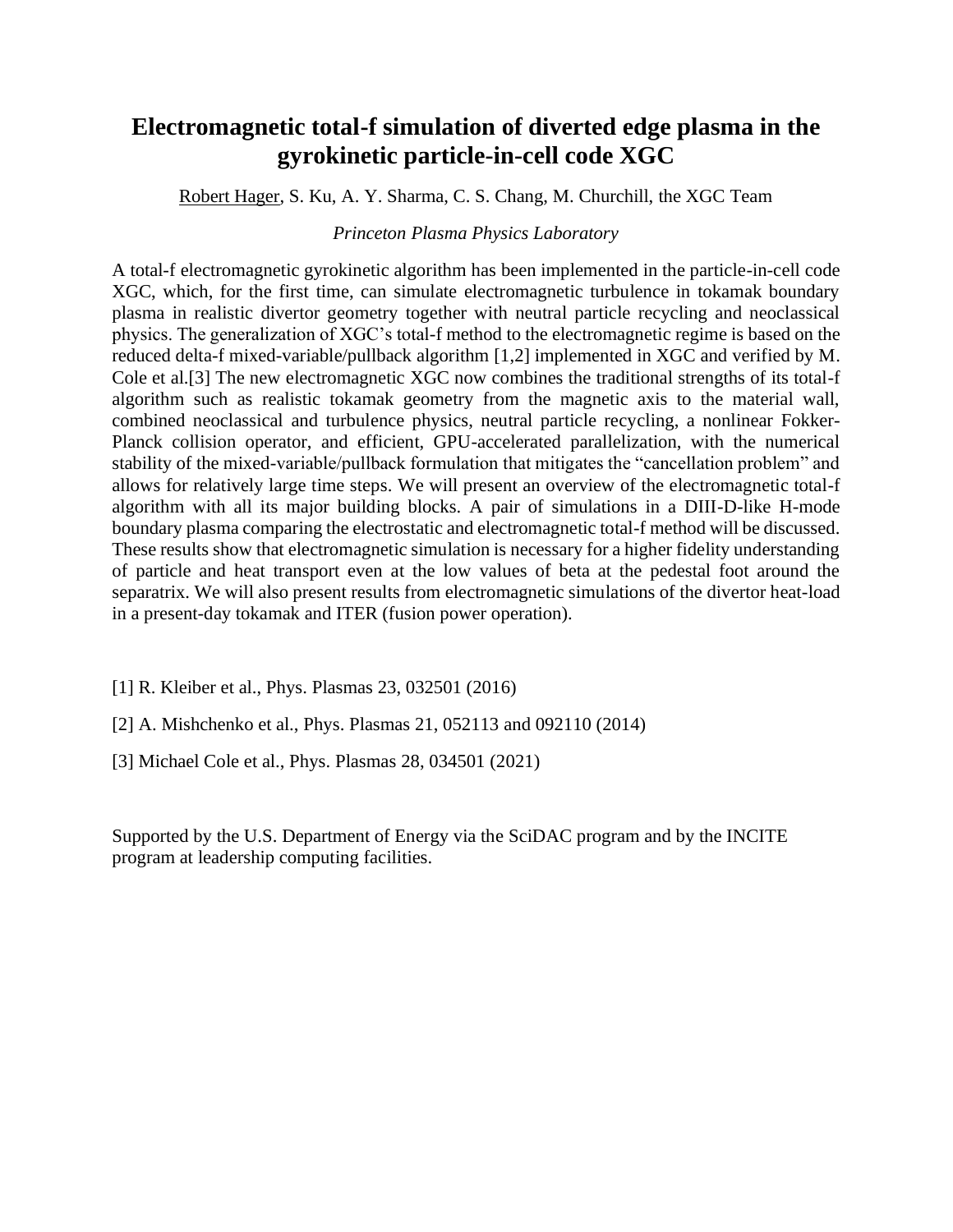## **Analysis of gyrokinetic microinstabilities driving anomalous losses in DIII-D pedestal region**

Michael R Halfmoon, D. Hatch, M. Kotschenreuther, S. Mahajan, A. Nelson, E. Kolemen, F. Laggner, A. Diallo, E. Hassan, M. Curie, and R. Groebner

#### *University of Texas at Austin*

There remain multiple candidate mechanisms accounting for transport across the H-mode pedestal, including microtearing modes (MTM), ion temperature gradient modes / trapped electron modes (ITG/TEM), electron temperature gradient (ETG) modes, and kinetic ballooning modes (KBM). In this study, gyrokinetic simulations are performed for DIII-D discharge 174082 using the GENE code with inputs from equilibrium profiles reconstructed from experimental data. Local nonlinear simulations have shown that electron heat flux has contributions from ETG-driven transport, but not at the level required to fully satisfy power balance, even with variations to the background profiles. MTMs are identified in both linear gyrokinetic simulations and magnetic fluctuation data, providing an additional mechanism to account for electron heat transport. Neoclassical transport is investigated to account for the remaining observed energy losses in the ion channel. The MTM instabilities found in simulations of a DIII-D discharge are consistent with observed magnetic fluctuations, having frequencies in the electron diamagnetic direction and in the expected range as calculated from equilibrium gradients. Modifying the equilibrium βe can result in MHD-like modes becoming the most unstable linear global mode, with "fingerprints" that are distinct from MTM's. We investigate magnetic field and density fluctuations for both MHD-like modes and MTMs in an effort to establish a useful "fingerprint" for distinguishing these two modes in both simulations and experiments. We investigate the structure and underlying physics of this MHDlike instability. Cross-code comparisons between simulation fingerprints are performed for each set of instabilities. Work supported by US DOE under DE-FC02-04ER54698, DE-FG02- 97ER54415, and DE-AC02-09CH11466.

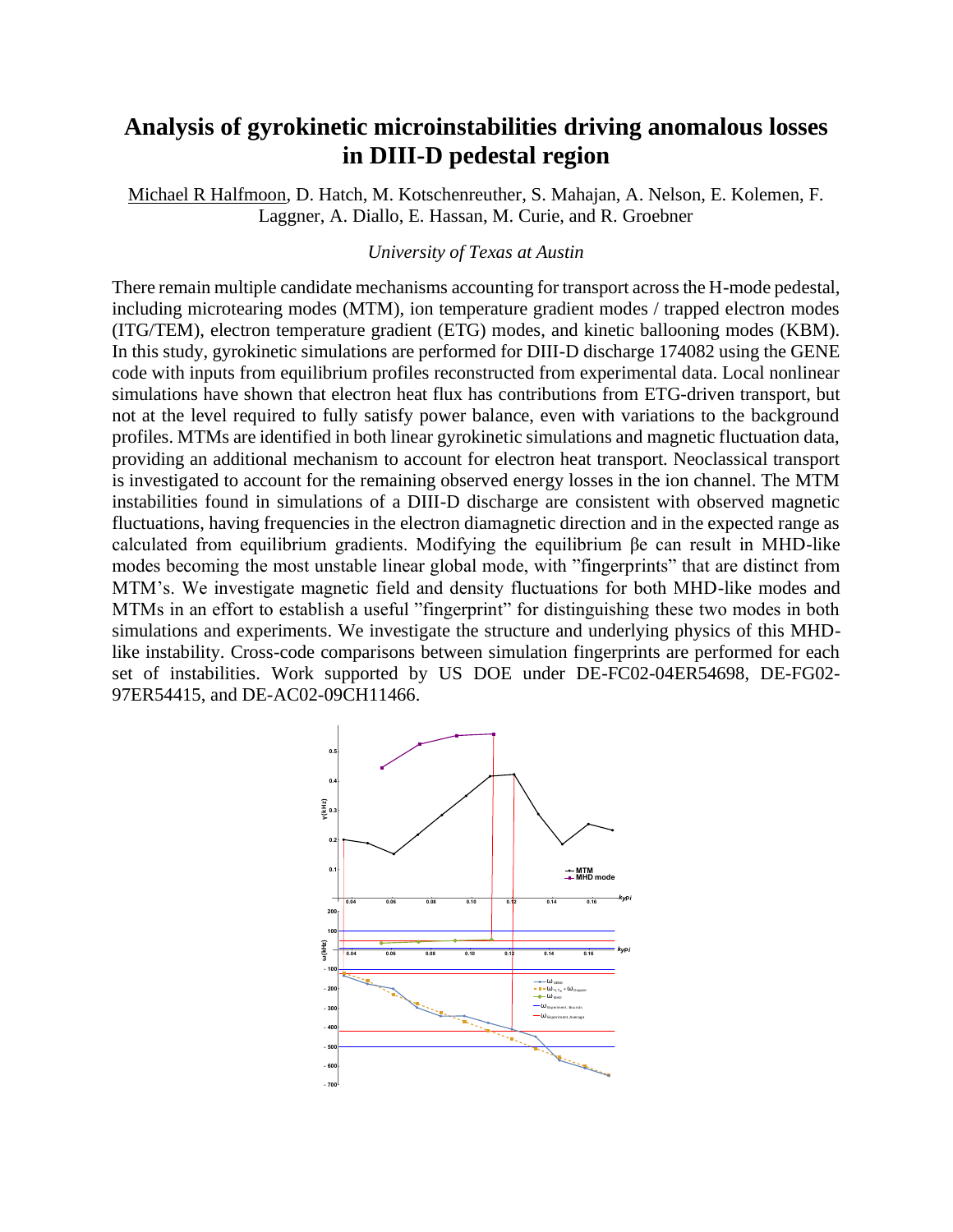## **Dimits transition in three-dimensional ion-temperature-gradient turbulence**

Plamen G. Ivanov, A.A.Schekochihin, W.Dorland

#### *University of Oxford*

We present analytical and numerical results on the nonlinear saturation of ion-scale electrostatic turbulence driven by ion-temperature-gradient (ITG) instabilities in slab geometry with constant magnetic curvature. Our work is based on a 3D extension of our 2D, long-wavelength, cold-ion fluid model. We identify two qualitatively distinct routes to saturation: a Dimits state dominated by strong zonal flows (ZFs), and a strongly turbulent state whose saturation is aided by `parasitic' small-scale ITG modes.

The 3D Dimits state is governed by the same underlying physics as that in the 2D model. Turbulence is suppressed by a quasi-static zonal-staircase arrangement of the ZFs and zonal temperature. This structure is reminiscent of the ExB staircase observed in global GK simulations. The zonal staircase consists of interleaved regions of strong zonal shear that suppresses the ITG turbulence in those regions, and localised turbulent patches at the turning points of the ZF velocity.

The distinctive feature of 3D cold-ion ITG turbulence, as opposed to its 2D counterpart, is the existence of a `parasitic' small-scale slab-ITG instability driven predominantly by the gradients of large-scale perturbations, rather than by the equilibrium gradients. We demonstrate analytically and numerically that the parasitic modes extract energy from the large-scale perturbations and provide an effective enhancement of large-scale thermal diffusion, thus aiding the energy transfer from large injection scales to small dissipative ones. Furthermore, these modes always favour a ZF-dominated state. In fact, a Dimits state with a zonal staircase is achieved regardless of the strength of the linear drive provided the system is sufficiently extended along the magnetic field and sufficient parallel resolution is provided. If a Dimits state cannot be maintained, the system enters a strongly turbulent regime where energy transport from large to small scales is dominated by the parasitic instability.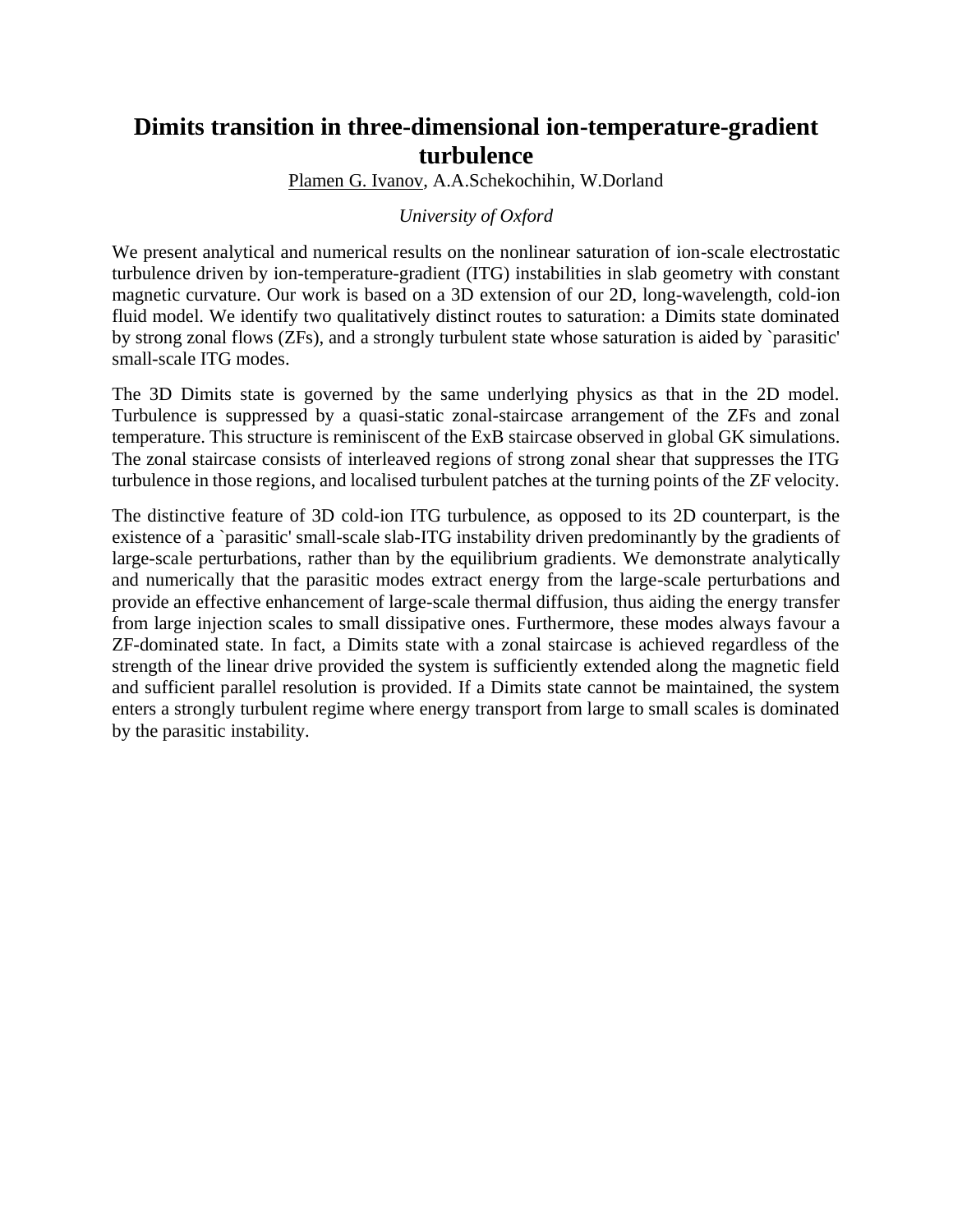## **Acceleration of SOLPS-ITER Simulations with Data-Driven Projective Integration**

Sebastian De Pascuale, D. L. Green, J. D. Lore, and K. Allen

#### *Oak Ridge National Laboratory*

In this talk, we present a data-driven approach for extracting steady-state dynamics latent around an operating point of SOLPS-ITER simulations. We adapt the projective integration framework to accelerate the prediction of key variables in the tokamak plasma boundary. Linear time advance operators constructed via dynamic mode decomposition (DMD) are used to project profiles of the divertor target density and temperature with stable large time steps and robust error convergence. We show that these operators can be analyzed in terms of spectral components that allow for the identification of advantageous time step stability constraints and the separation of fast and slow timescales for integration. By selectively choosing subset time intervals in the ongoing SOLPS-ITER simulation for stable projection, we demonstrate that the error incurred by this approach increases linearly with speedup factor. We show that these operators can achieve up to an 8x acceleration of the target quantities with an average relative error on the order of 10%. For the SOLPS-ITER simulations considered here, these results are found to be robust to the level of numerical noise. We also address one of the limitations of DMD due to the poor scaling of the SVD on systems with higher degrees of freedom by investigating an alternative low-rank approximation scheme. The algorithm we have applied to SOLPS-ITER data is shown to be at least two orders of magnitude faster than the SVD and capable of data compression down to 1% with a total relative error on the order of 10^-4. These findings encourage further development of data-driven projective integration to overcome the weeks to months wall-clock time of SOLPS-ITER at full fidelity and to extend this work towards more challenging multiscale problems such as those captured by gyrokinetic simulation.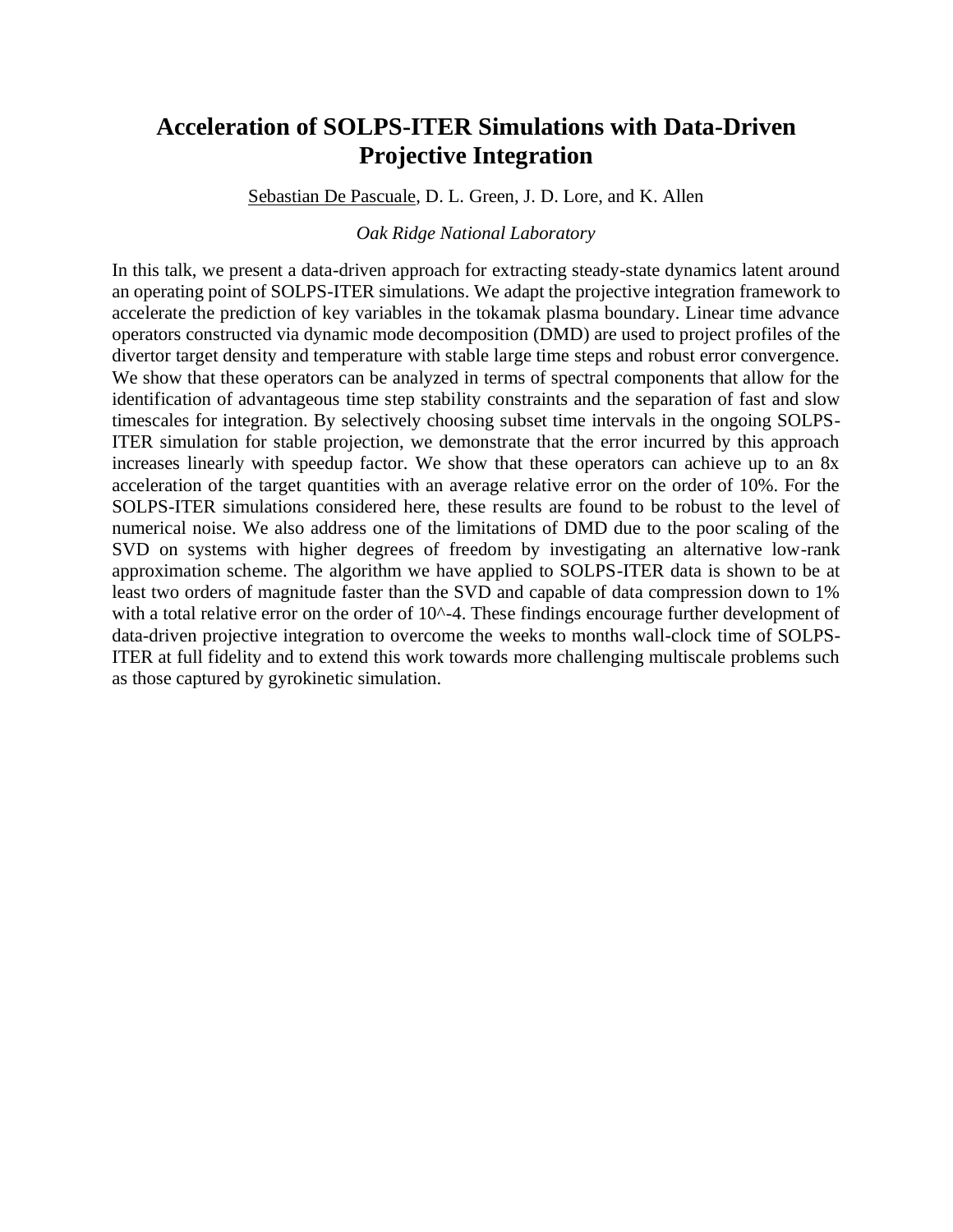## **Coupled UEDGE/Vorpal modeling of RF-induced ponderomotive effects on edge and SOL transport**

Thomas G. Jenkins<sup>1</sup>, David N. Smithe<sup>1</sup>, Maxim V. Umansky<sup>2</sup>, Andris M. Dimits<sup>2</sup>, Thomas D. Rognlien<sup>2</sup>

*<sup>1</sup>Tech-X Corporation, Boulder, Colorado, USA, tgjenkins@txcorp.com, smithe@txcorp.com <sup>2</sup>Lawrence Livermore National Laboratory, Livermore, CA, USA, umansky1@llnl.gov, dimits1@llnl.gov, rognlien1@llnl.gov*

Large-amplitude EM fields driven by RF antennas in the tokamak plasma edge induce perturbed charge and current densities on fast RF timescales as power is injected to heat the core plasma. However, these fields, charges, and currents also give rise to slow (transport-timescale) ponderomotive effects, since the time-average of products of fast quantities is nonzero on these longer timescales. Together with the conventional grad $(E^2)$  ponderomotive force associated with nonuniform EM energy density, additional force terms dependent on density gradients, species charge signs, collisionality, and incident wave polarization arise, and these terms introduce new vorticity, energy, and parallel momentum sources to the edge and SOL transport. We have coupled the Vorpal (FDTD EM+plasma solver) and UEDGE (2D edge plasma transport) codes in a manner enabling numerical study of these ponderomotive terms and their effects on edge/SOL transport. In NSTX-adjacent scenarios with experimentally realistic plasma profiles and antenna parameters, we observe that the ponderomotive contribution to parallel electron momentum is significant (comparable to or larger than other edge transport processes) for representative RF input power fluxes. We demonstrate that this parallel momentum source drives the transport of density away from the region immediately in front of the RF antenna. Further, as the density is reduced, we show that the polarization, propagation, and absorption of incident RF waves is accordingly modified, often in detrimental (for antenna efficiency and core power coupling) and potentially self-reinforcing ways.

 Because ponderomotive effects scale in magnitude with the antenna input power flux, they become increasingly relevant for large, high-RF-power experiments such as ITER (input power flux  $\sim$  1 MW/m<sup>2</sup>). We consider the implications of these results for ITER antenna operation.

 This work is supported by the U.S. Department of Energy's Office of Fusion Energy Sciences in connection with the SciDAC Center for Integrated Simulation of Fusion Relevant RF Actuators (rf-SciDAC), under contracts DE-AC52-07NA27344 (LLNL), FWP-2017-LLNL-SCW1619 (LLNL), and DE-SC0018319 (Tech-X).